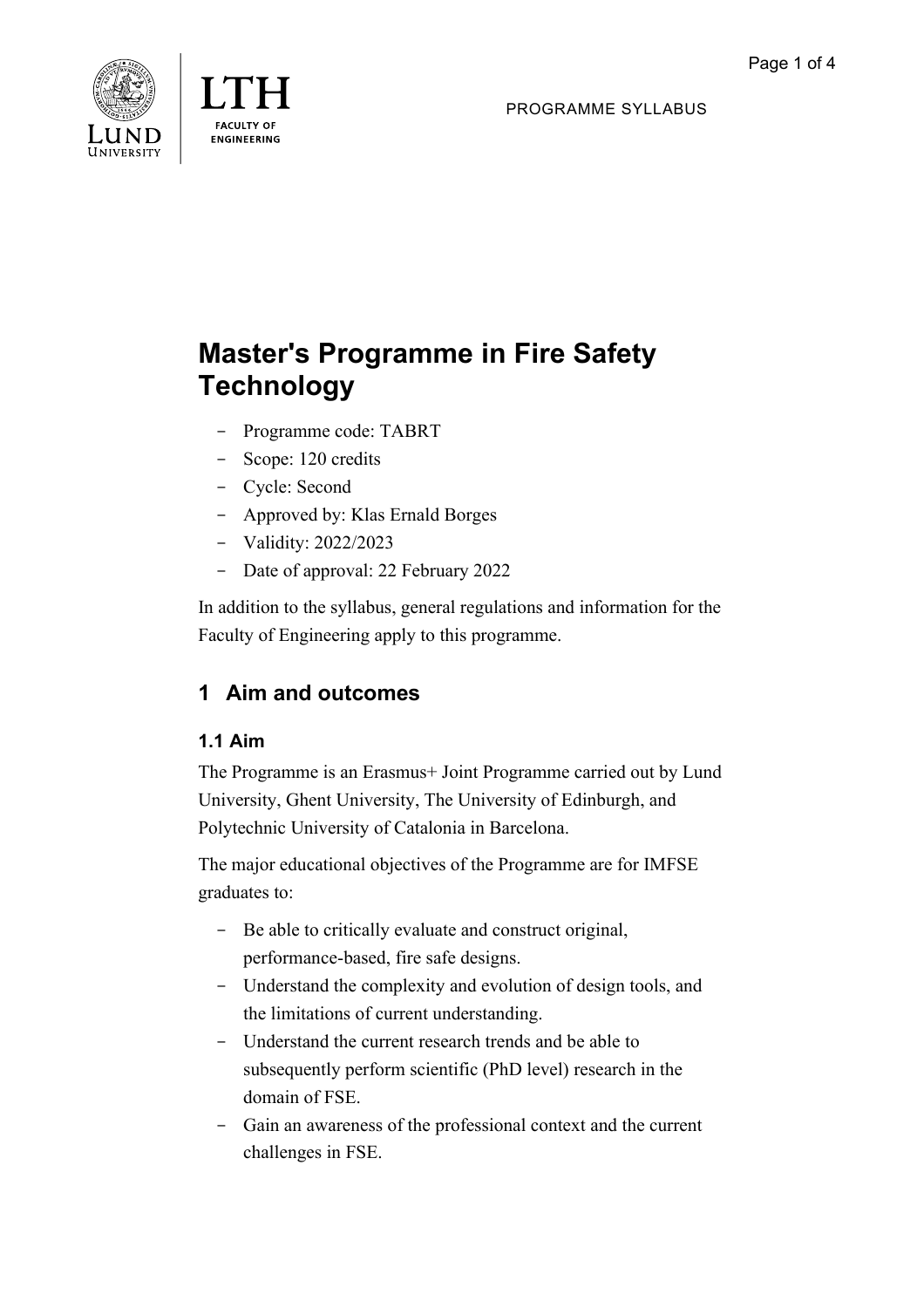- Be able to make assessments in the field of FSE, taking into account relevant scientific, social and ethical aspects, and demonstrate an awareness of ethical aspects of research and development.
- Be able to clearly present and discuss conclusions and the knowledge and arguments behind them, in dialogue with different groups, orally and in writing, in national and international contexts.

#### **1.2 Outcomes for a Degree of Master of Science (120 credits)**

(Higher Education Ordinance 1993:100)

#### **Knowledge and understanding**

For a Degree of Master of Science (120 credits) the student shall

- demonstrate knowledge and understanding in the main field of study, including both broad knowledge of the field and a considerable degree of specialised knowledge in certain areas of the field as well as insight into current research and development work, and
- demonstrate specialised methodological knowledge in the main field of study.

#### **Competence and skills**

For a Degree of Master of Science (120 credits) the student shall

- demonstrate the ability to critically and systematically integrate knowledge and analyse, assess and deal with complex phenomena, issues and situations even with limited information,
- demonstrate the ability to identify and formulate issues critically, autonomously and creatively as well as to plan and, using appropriate methods, undertake advanced tasks within predetermined time frames and so contribute to the formation of knowledge as well as the ability to evaluate this work,
- demonstrate the ability in speech and writing both nationally and internationally to report clearly and discuss his or her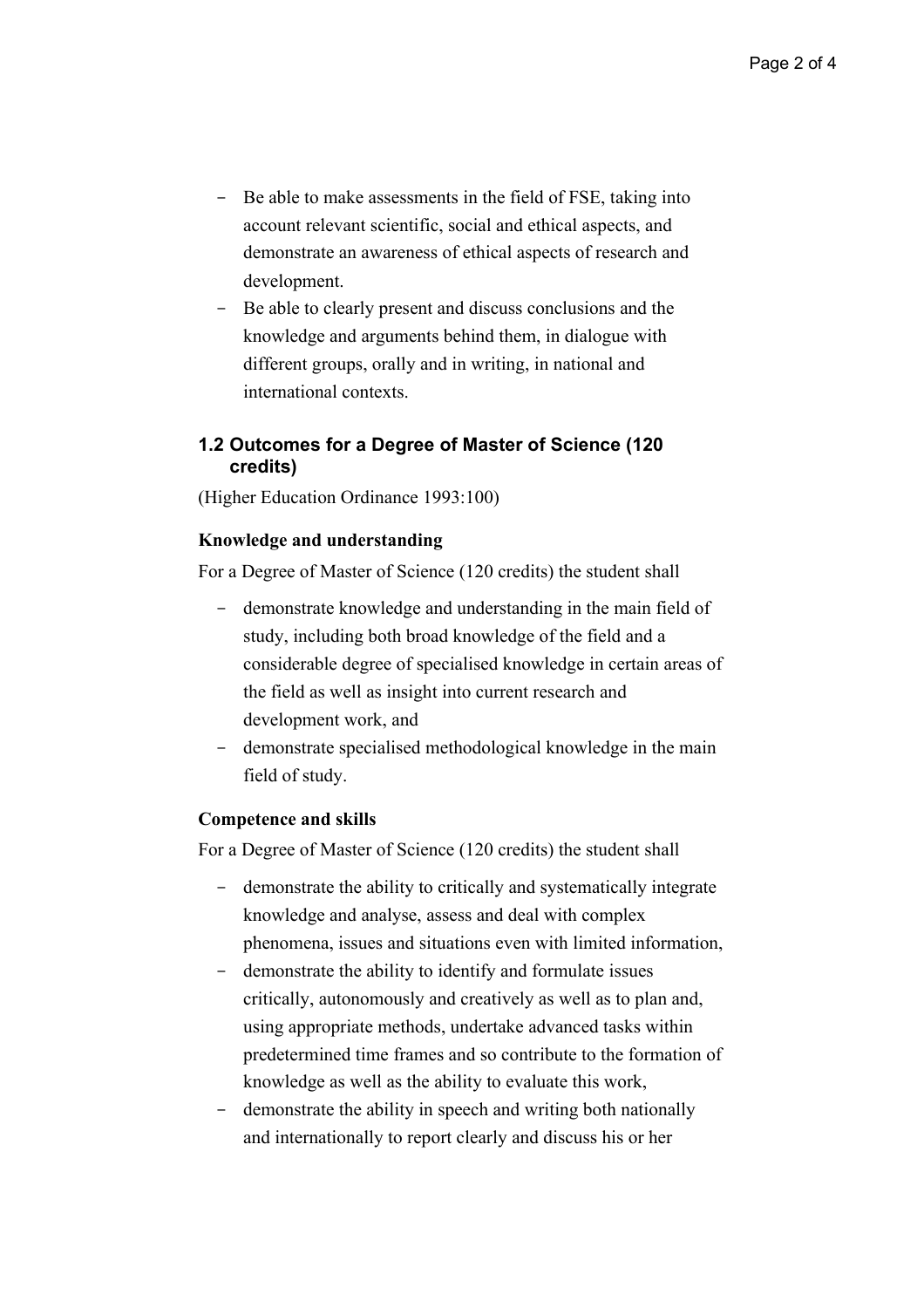conclusions and the knowledge and arguments on which they are based in dialogue with different audiences, and

- demonstrate the skills required for participation in research and development work or autonomous employment in some other qualified capacity.

#### **Judgement and approach**

For a Degree of Master of Science (120 credits) the student shall

- demonstrate the ability to make assessments in the main field of study informed by relevant disciplinary, social and ethical issues and also to demonstrate awareness of ethical aspects of research and development work,
- demonstrate insight into the possibilities and limitations of research, its role in society and the responsibility of the individual for how it is used, and
- demonstrate the ability to identify the personal need for further knowledge and take responsibility for his or her ongoing learning.

#### **1.3 Further studies**

Students who have achieved a second cycle exam (Master of Science) will have general entry requirements for third cycle educations.

### **2 Programme structure**

The program includes 90 credits compulsory courses and a degree project (30 credits).

#### **2.1 First semester - Ghent or Edinburgh**

For information about the curriculum: [www.imfse.be](http://www.imfse.be/)

#### **2.2 Second semester - Lund**

The courses are listed in the timetable.

#### **2.3 Third semester - Ghent or Edinburgh**

For information about the curriculum: [www.imfse.be](http://www.imfse.be/)